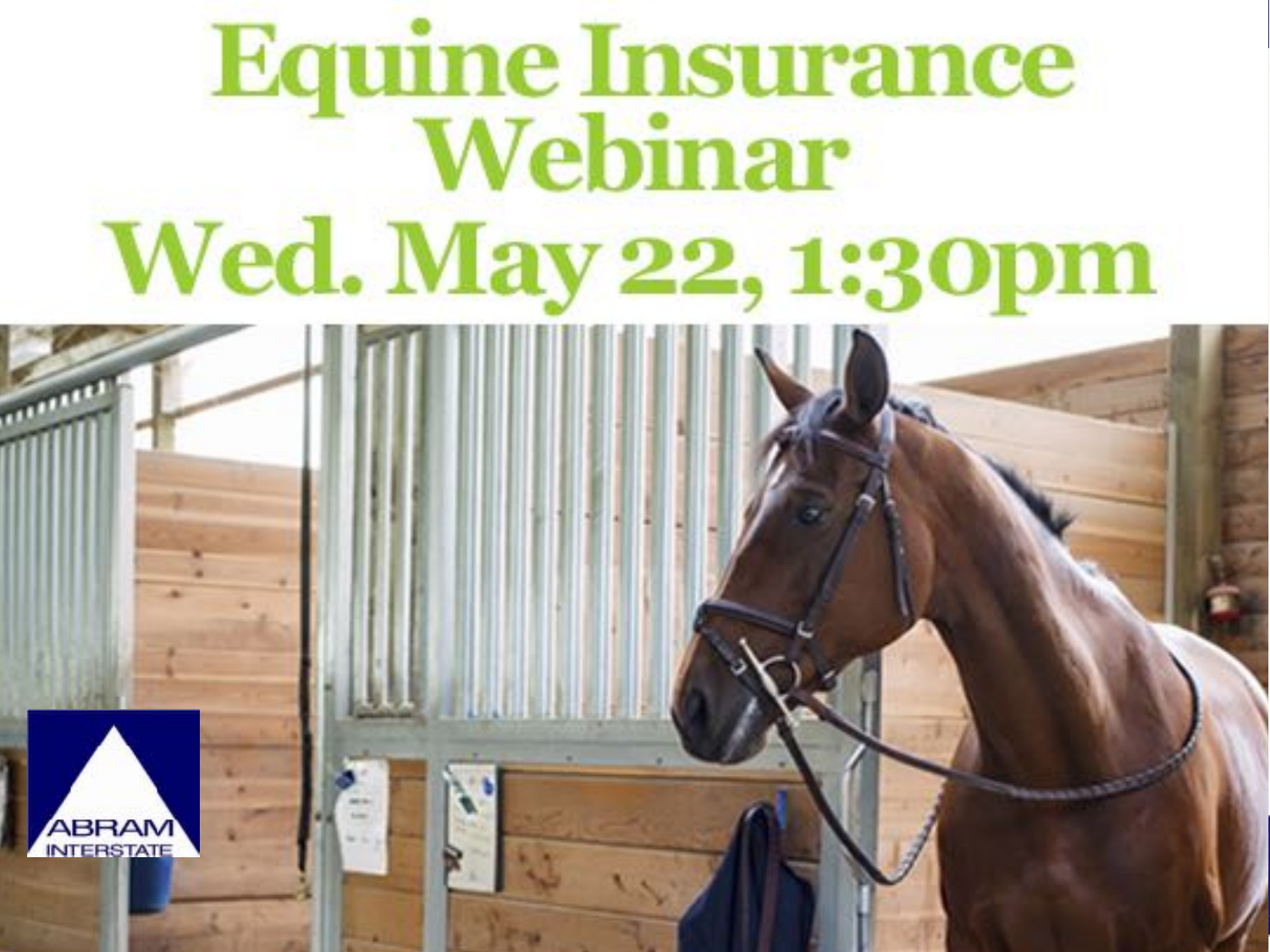### **Our** Presen



**Ron Abram CEO**



**Michelle Smith Agribusiness Account Manager**



**Matt Abram Sales Representative – So. California**

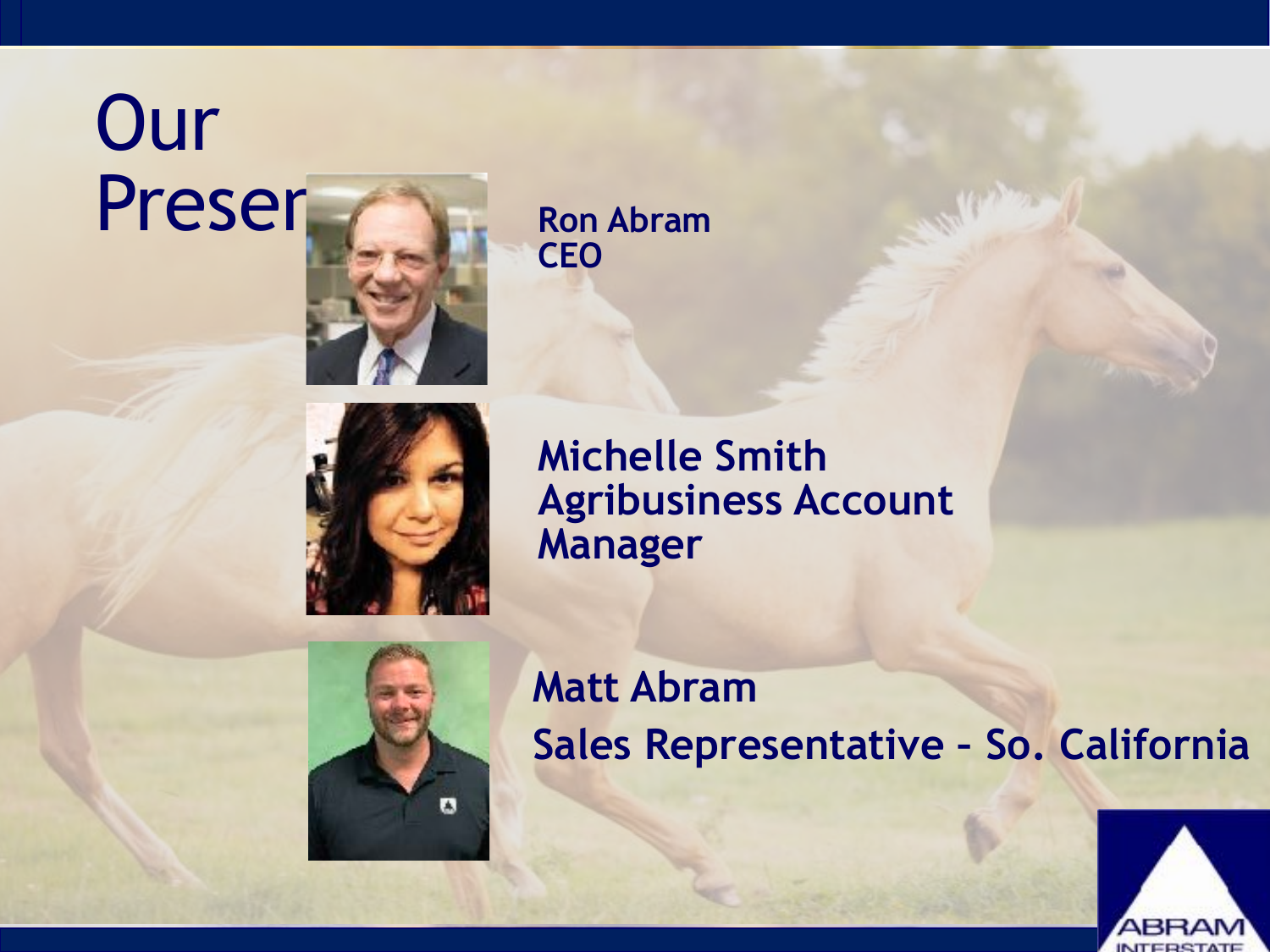### Question 1

! Question – How many horses in Total – for both commercial & recreation use – are there in California?

! *Write your answers in the chat box*

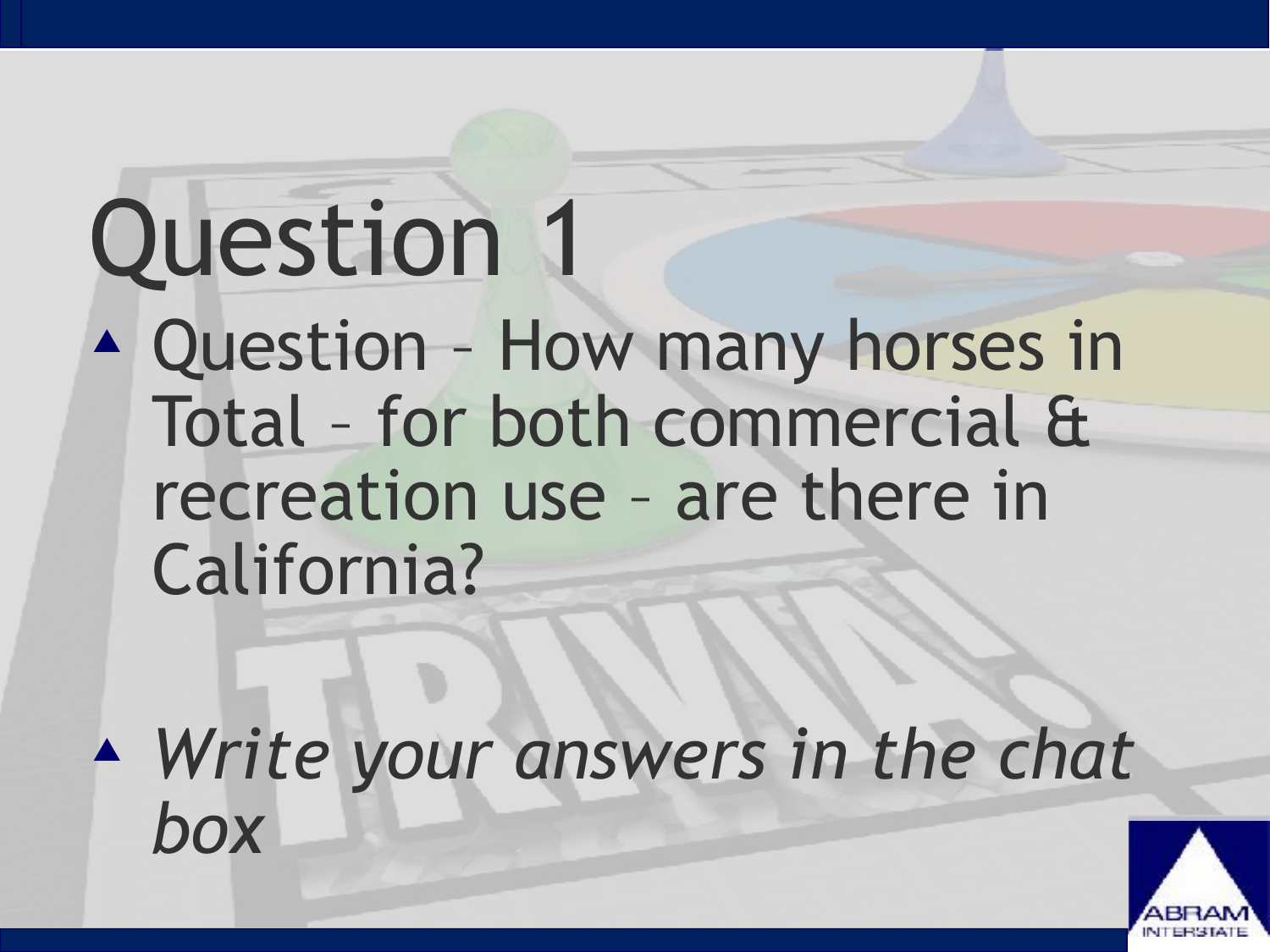### AGENDA

- **A Mortality Coverage**
- **A Personal Horse Owner's Policies**
- **A Commercial Equine Operations**
- ! Care, Custody, and Control
- **A Owned Horses**
- ▲ Boarding
- ▲ Breeding
- **A** Training
- ▲ Clinics
- **ALessons**
- ! Sales

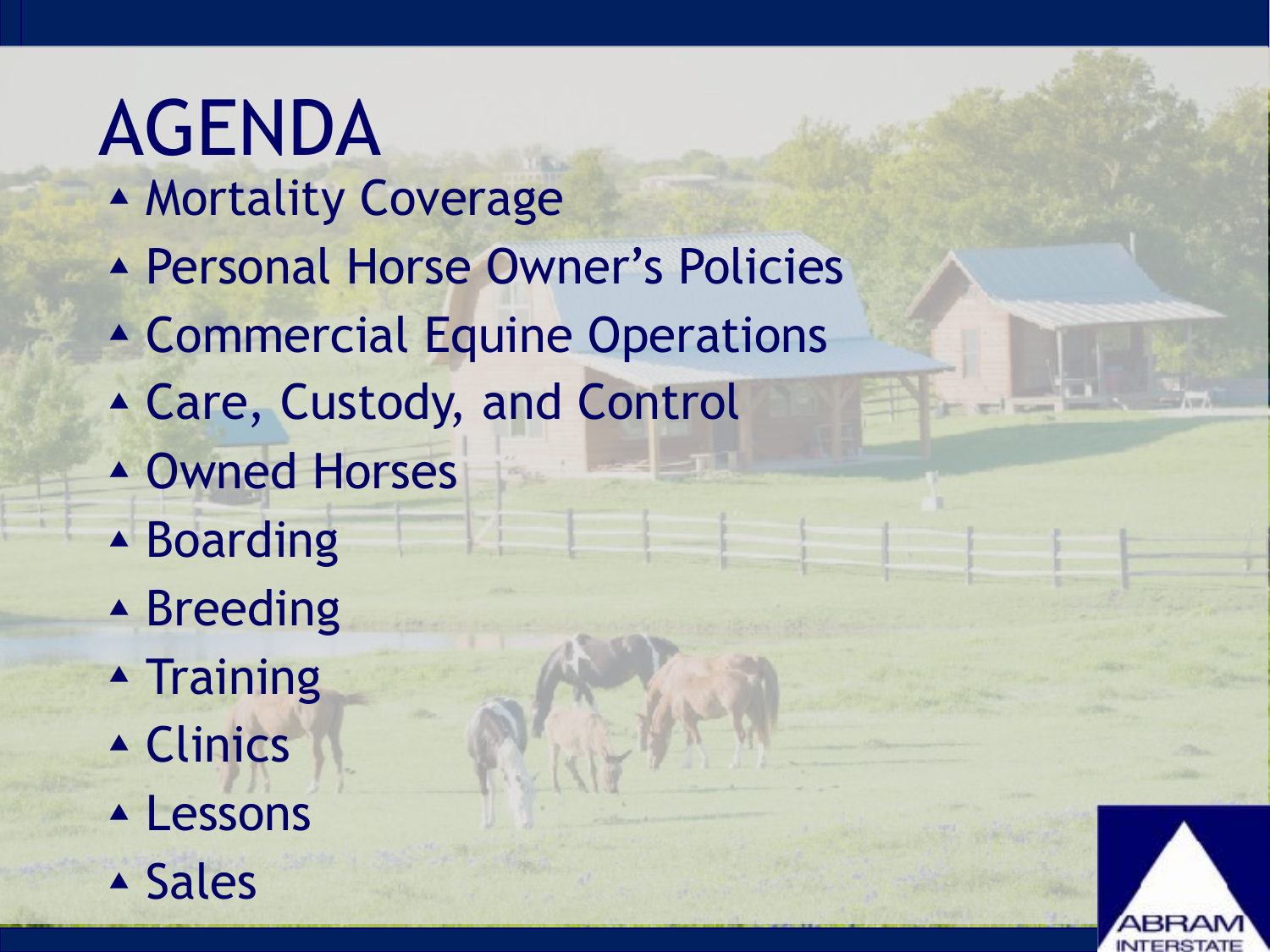### **Coverage for Equine Activities**

- ! **Equine Liability policies are designed to help protect the insured if they are sued by a 3rd party due to property damage or bodily injury while involved in any of their equestrian exposures**.
- ! Coverage is designed to provide for defense fees & for claims for which they are legally liable up to the policy limits.

! **Annual policy limits available are between 300,000 and 1,000,000**

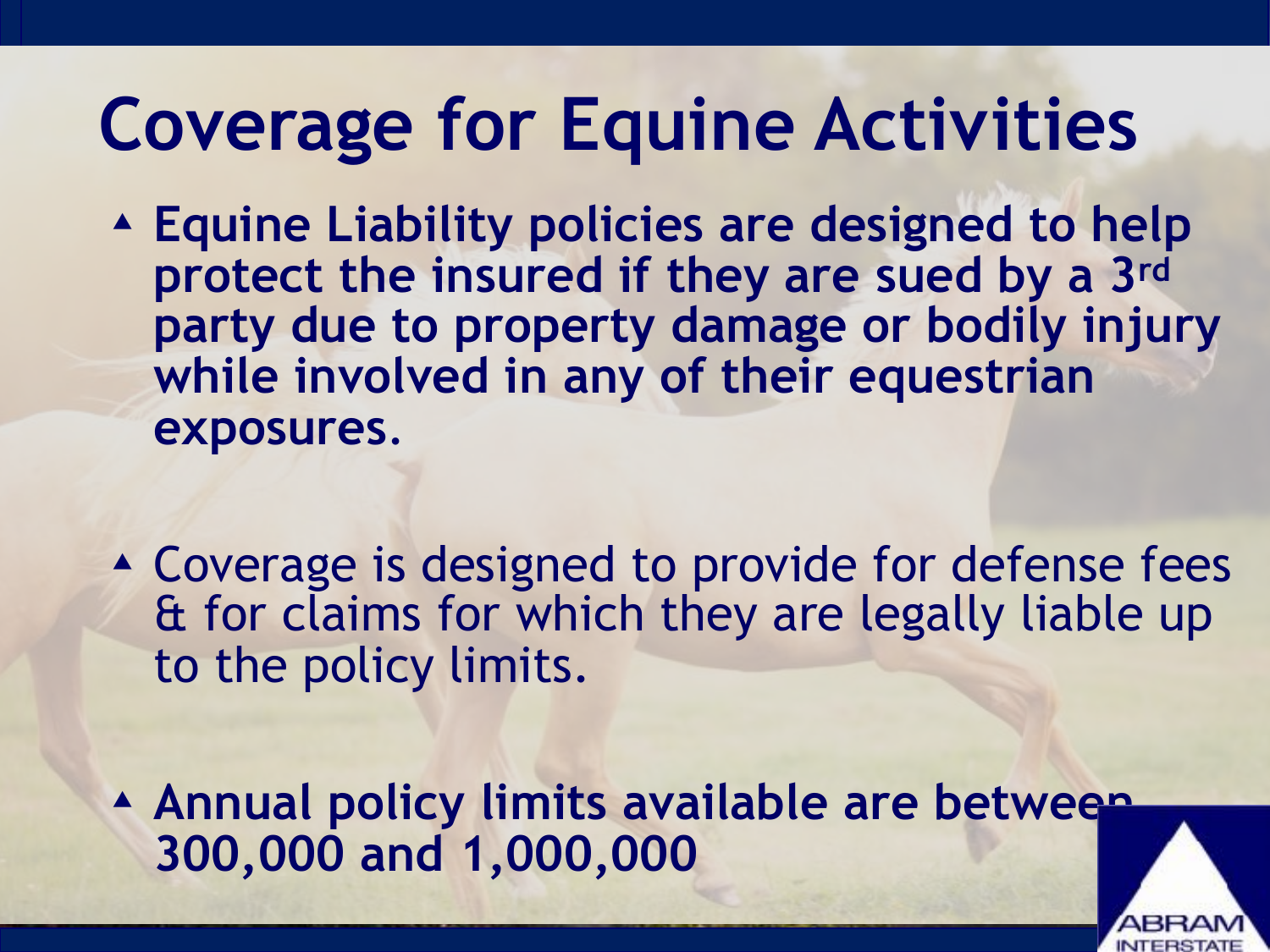#### **Mortality Coverage** ! **Life Insurance**  ! All Risk **A Covers Theft** ! **Medical/Surgical Coverage available**

**A Premium is based on Breed,** Bloodline, Age, Value & Use

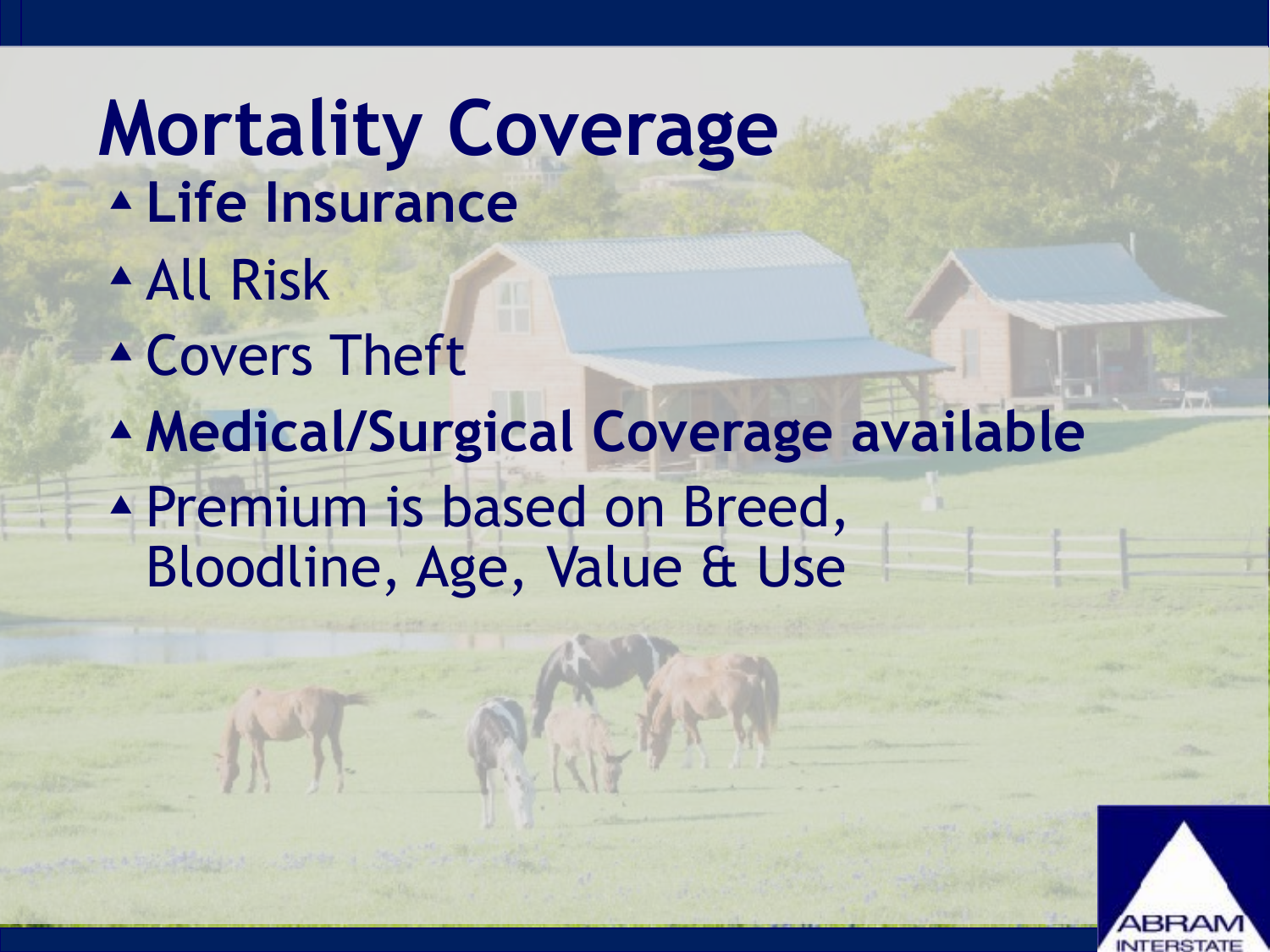#### **Personal Horse Owners Liability Coverage**

- ! **Provide Coverage for bodily injury or property damage to 3rd parties cause by the insured personally owned horse when used for noncommercial purposes.**
- **A** Typically required when boarding your owned horse at a horse boarding facility.
- **A** If applicant owns more then 10 horses or receives money or compensation for breeding, training riding instruction etc. must apply for a Commercial Equine policy.

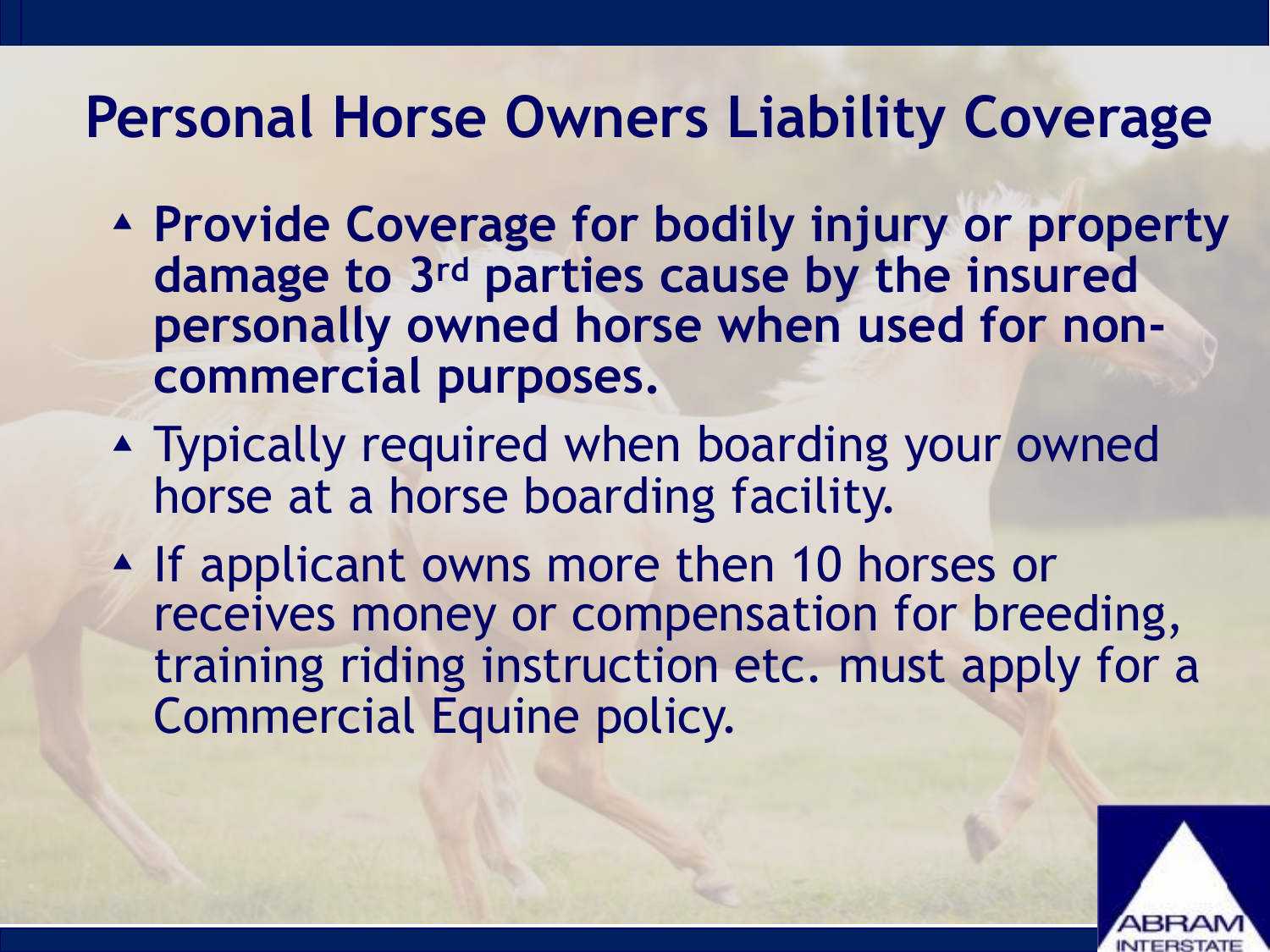### Question 2

! Question – Which state produces more goods & services via the horse industry – California or Texas?

! *Write your answers in the chat box*

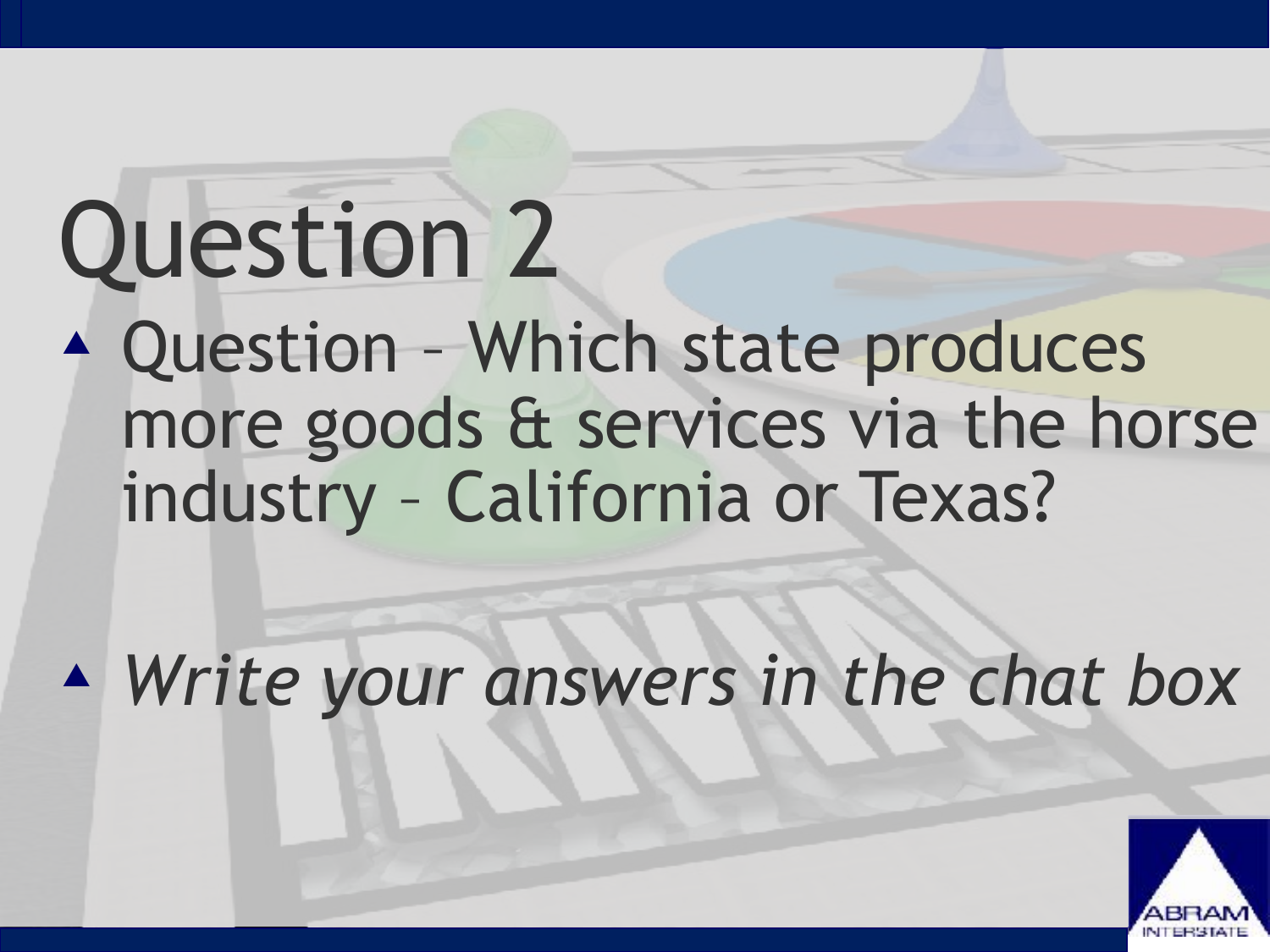### **Coverage for Equine Activities**

- ! **Equine Commercial General Liability**
- **A Perform any Commercial equestrian** activities such as boarding, instruction, training, breeding, horses sales, etc…
- ! **Coverage can be extended to activities off premises such as riding instructor or trainer who travels to clients facilities or horse shows.**
- ▲ Coverage for claims & defense fees resulting from any negligent act, error or omission arising from your professional equestrian activities.
- ! **Example –trainer**

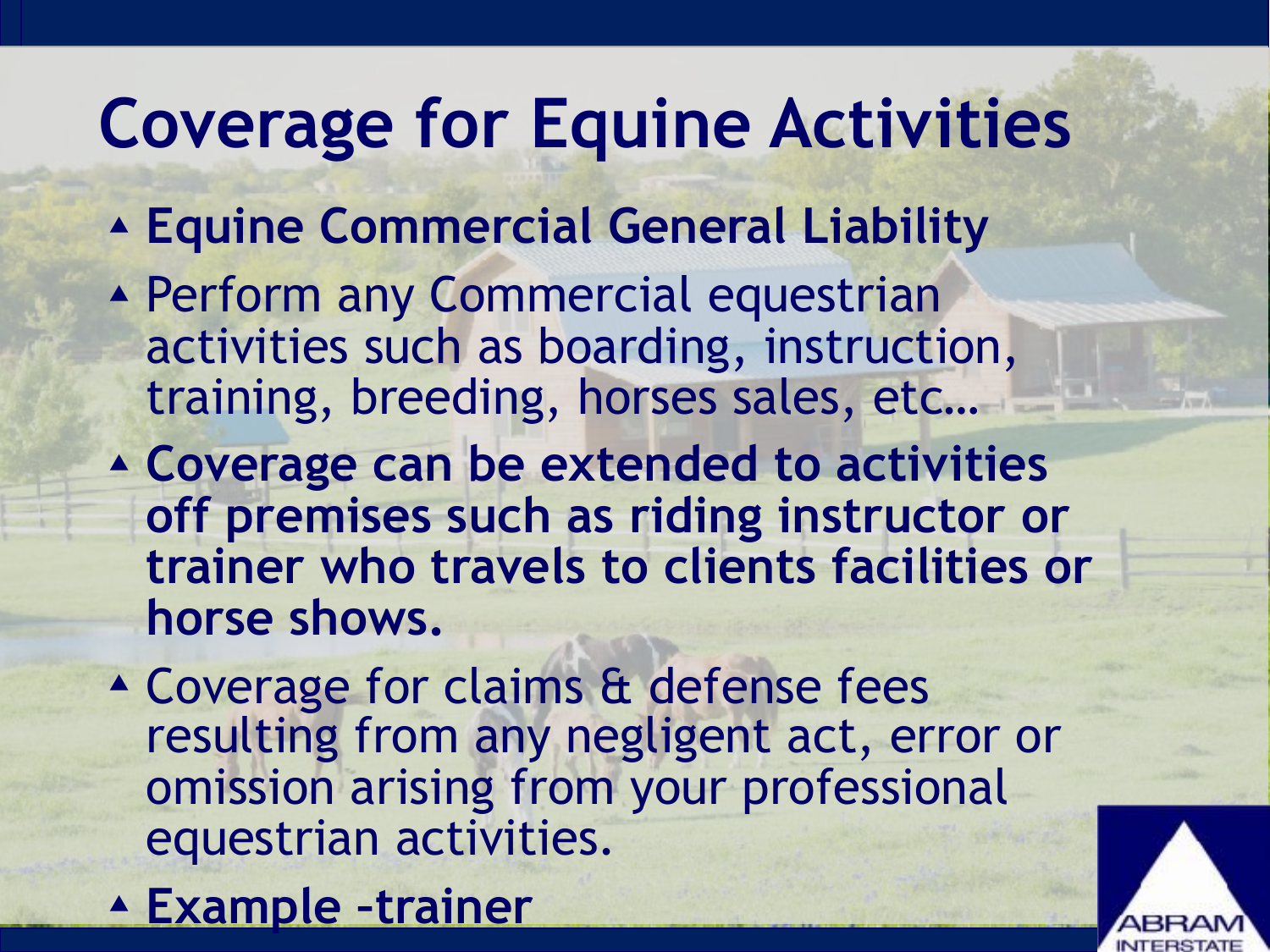### **Care Custody & Control (CCC)**

- ! Legal liability coverage for horses entrusted to you by their owners
- ! **Consider if insured boards, trains, or breeds horses for others**.
- **A** If a horse is injured or dies while in insured's care and is found negligent
- ! **Provides coverage for the medical or replacement cost of the horse up to the policy limits**
- ▲ Defense cost also covered
- ! **Policy limits on a per horse/year basis**

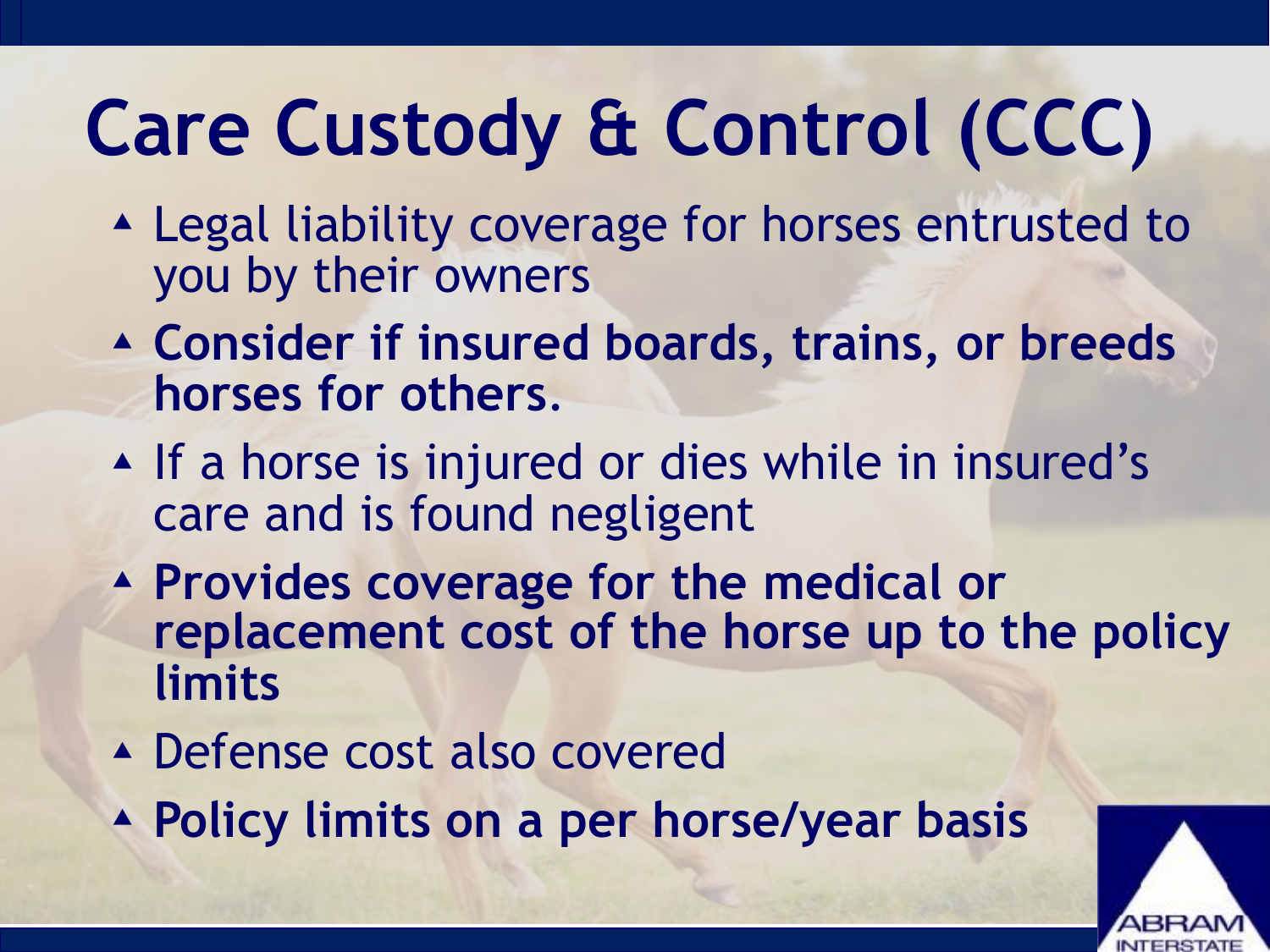### **Horse Shows & Events**

- ! **Liability coverage for horse shows, clinics or equestrian events.**
- **A Provided for actual events day(s)**

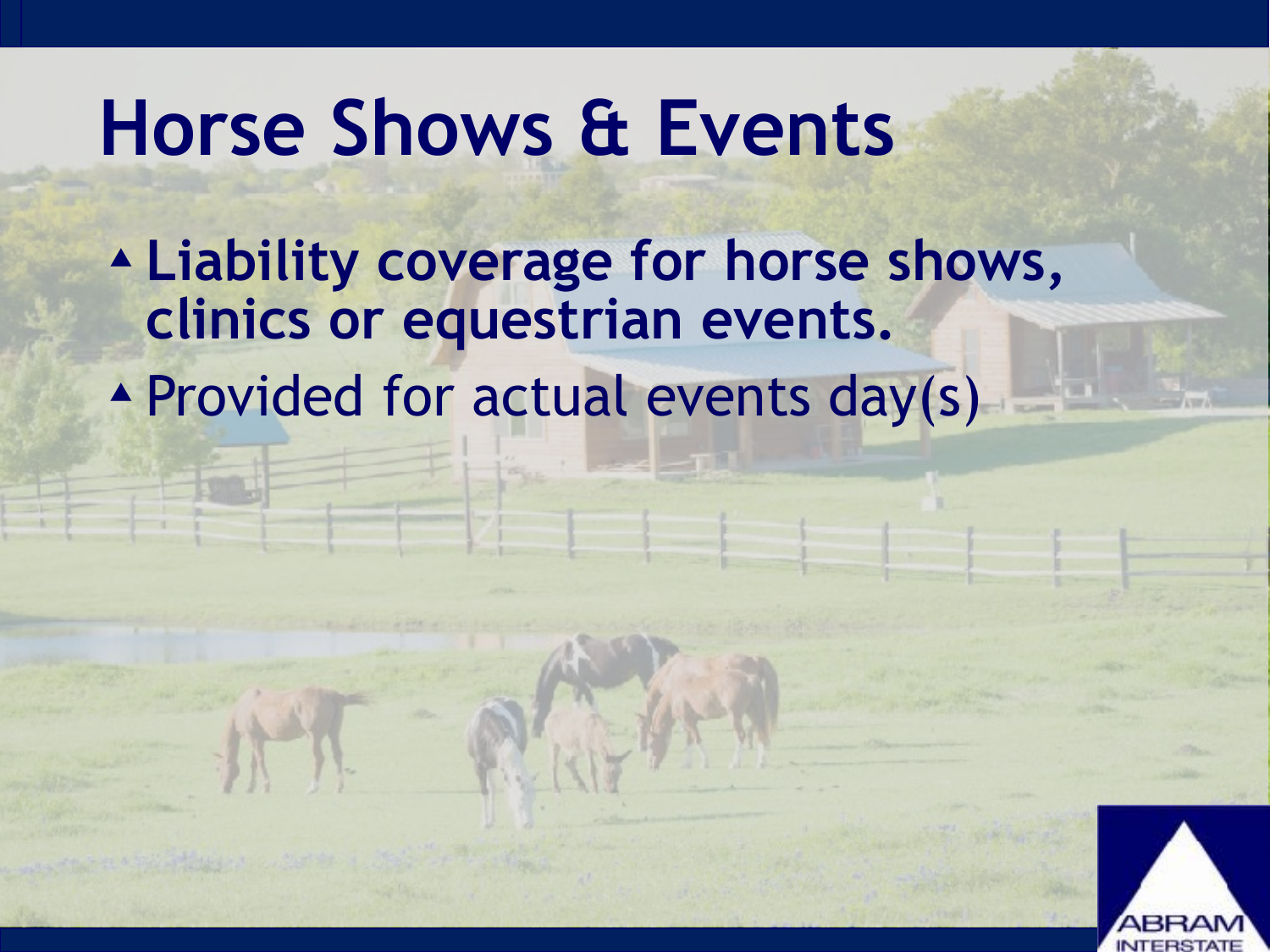### **Riding Clubs & Associations**

! Coverage is designed to provide liability coverage for member organizations and their public event days

! **Public events are those activities to which non-club members of the general public are invited** 

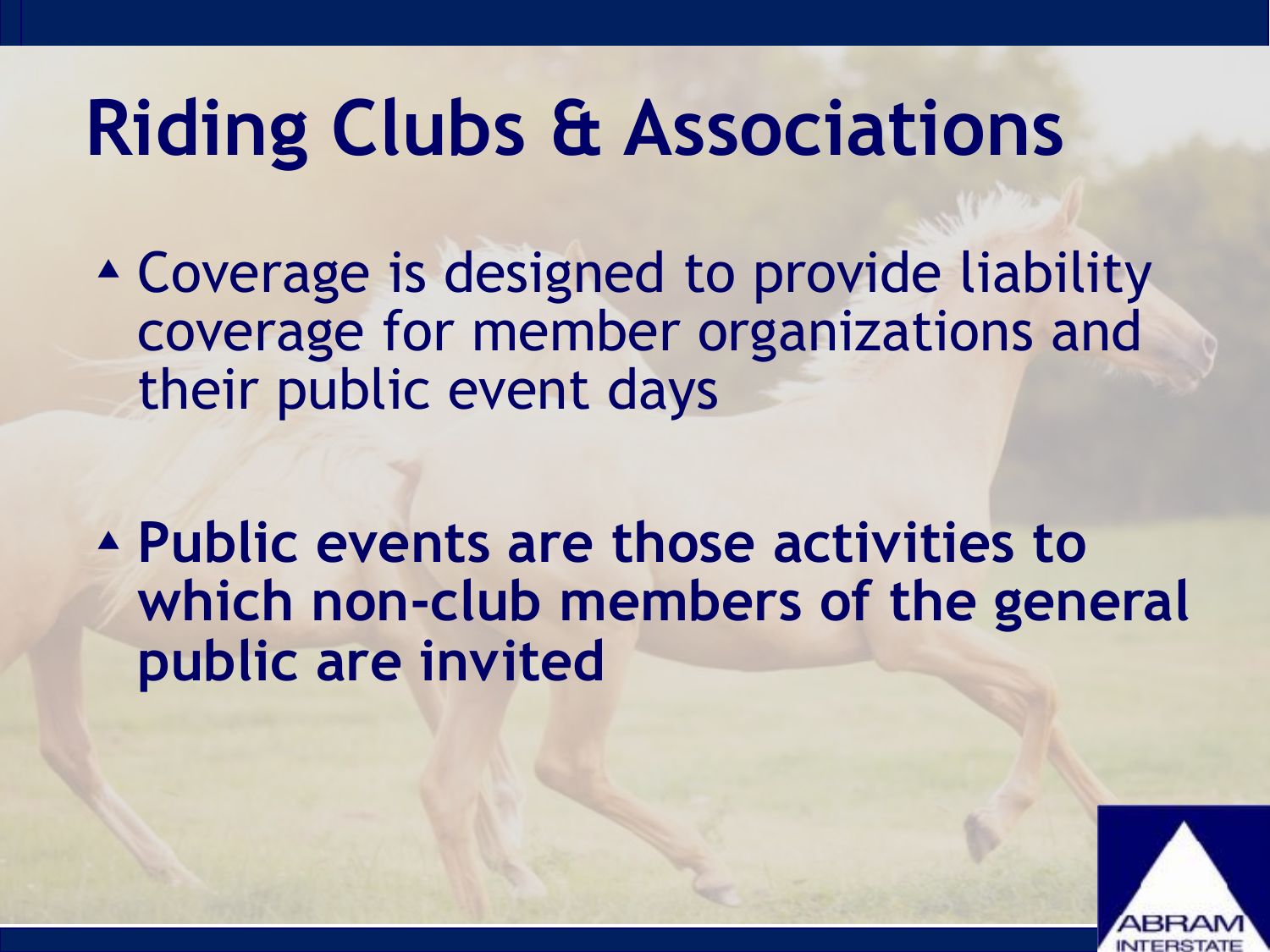### Question 3

! Question – How many Californians are involved in the industry as horse owners, service providers, employees, & volunteers?

! *Write your answers in the chat box*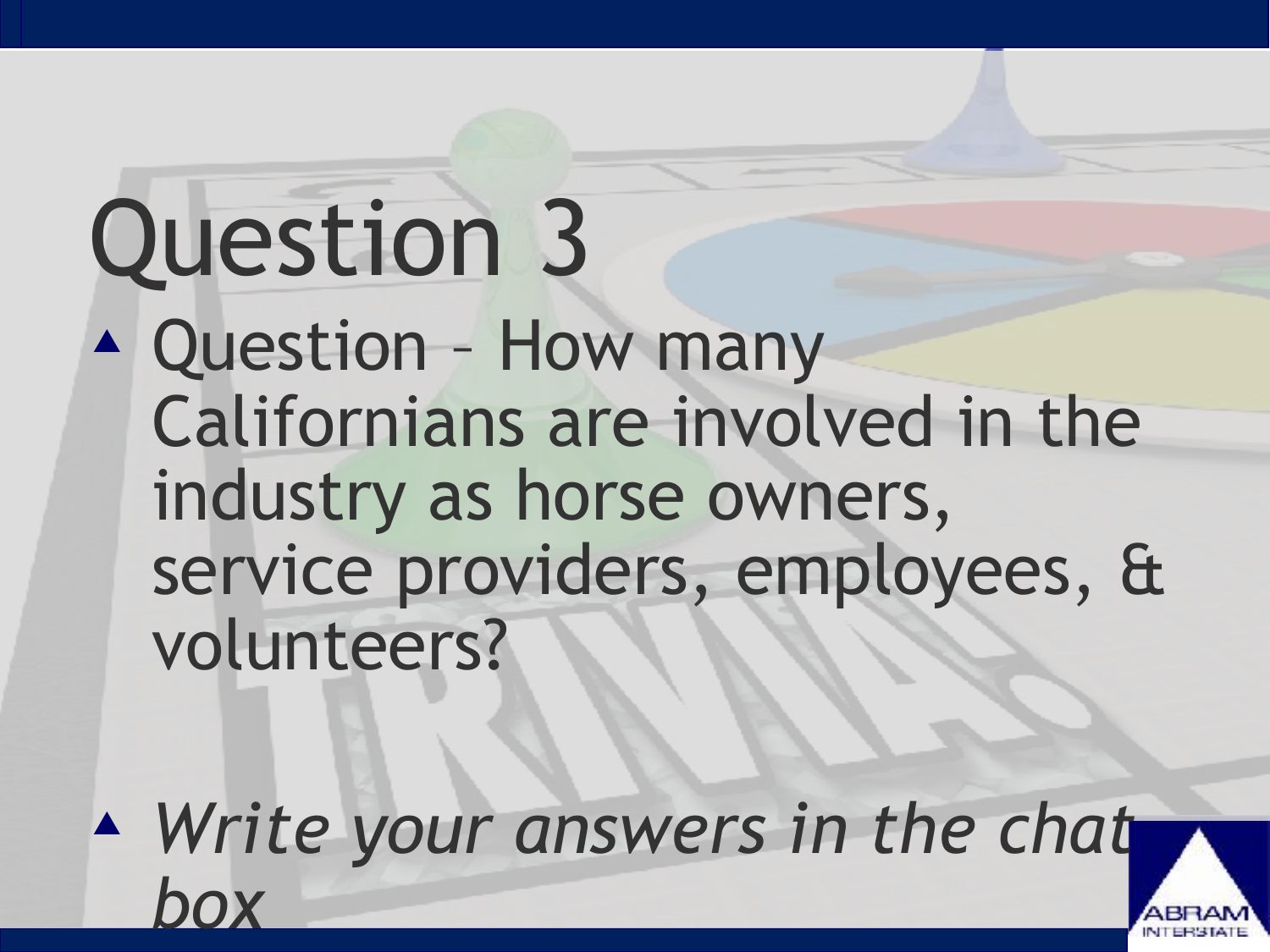### **Horse Farm Package**

- ! **Property Insurance** to cover the home and contents, barns, sheds, owned machinery, equipment, tack and livestock.
- ! **Liability Insurance** to cover your home and your horse operation on and off premises, including such operations as: boarding, breeding, training, horse shows, and riding instruction.

! **Personal Horses-**over 10 considered **Commercial** 

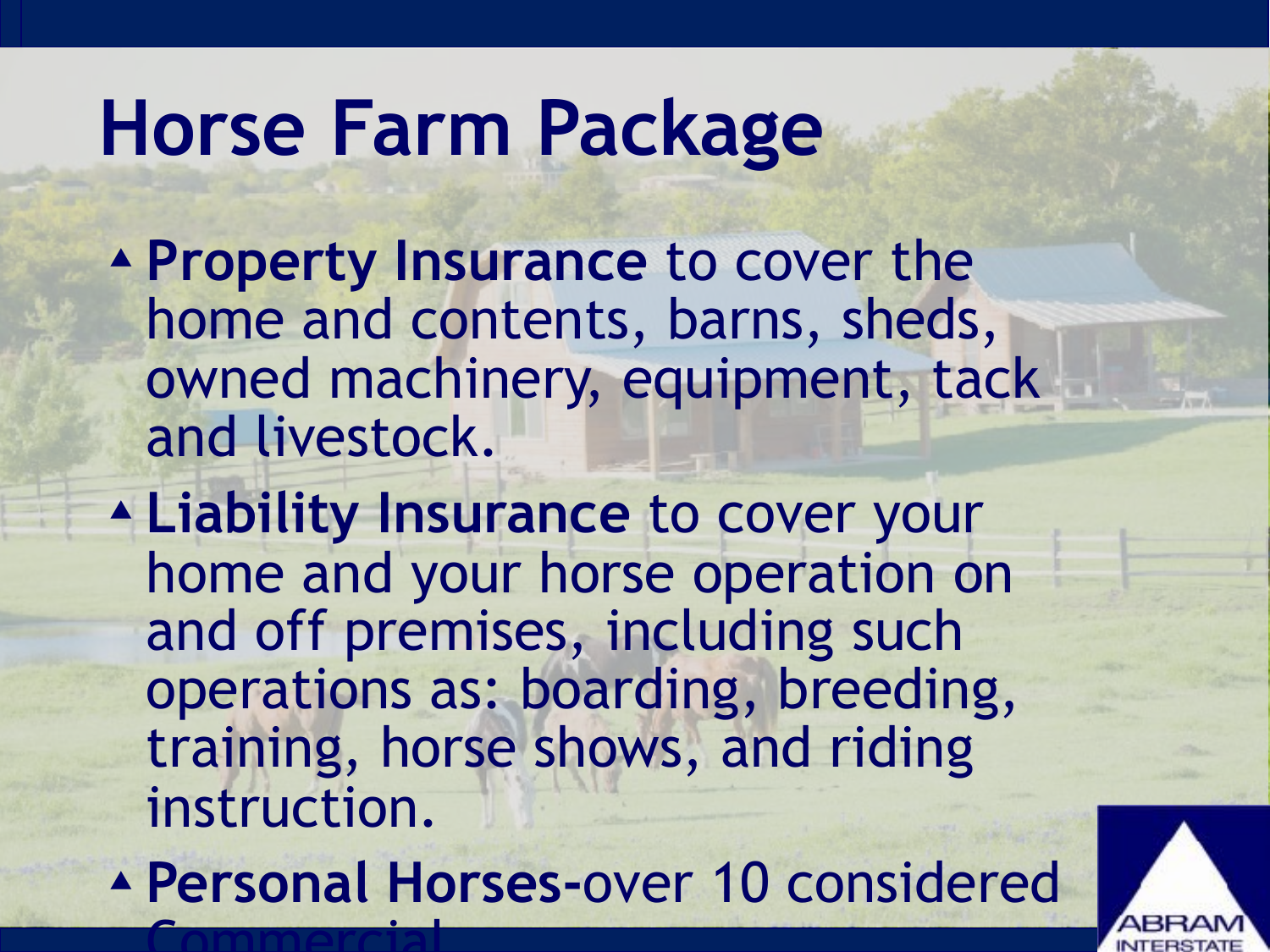### **Tips for Writing Equine Risks**

- ! **Know all of the exposures important for rating!**
- ▲ Check applicants website
- ! **Know that some homeowner's policies flatly exclude any claims caused by horses or cattle**
- ! Companies charge per *owned* horses and per *boarded* horse
- ! **Requests receipts information for each category.**
- ! Know who is doing the training. Is it the insured or an independent instructor? **Does the independent instructor carry their own insurance?** Do the policy limits match that of the insured.

! **Obtain copies of insureds hold harmless and/or release agreements.** 

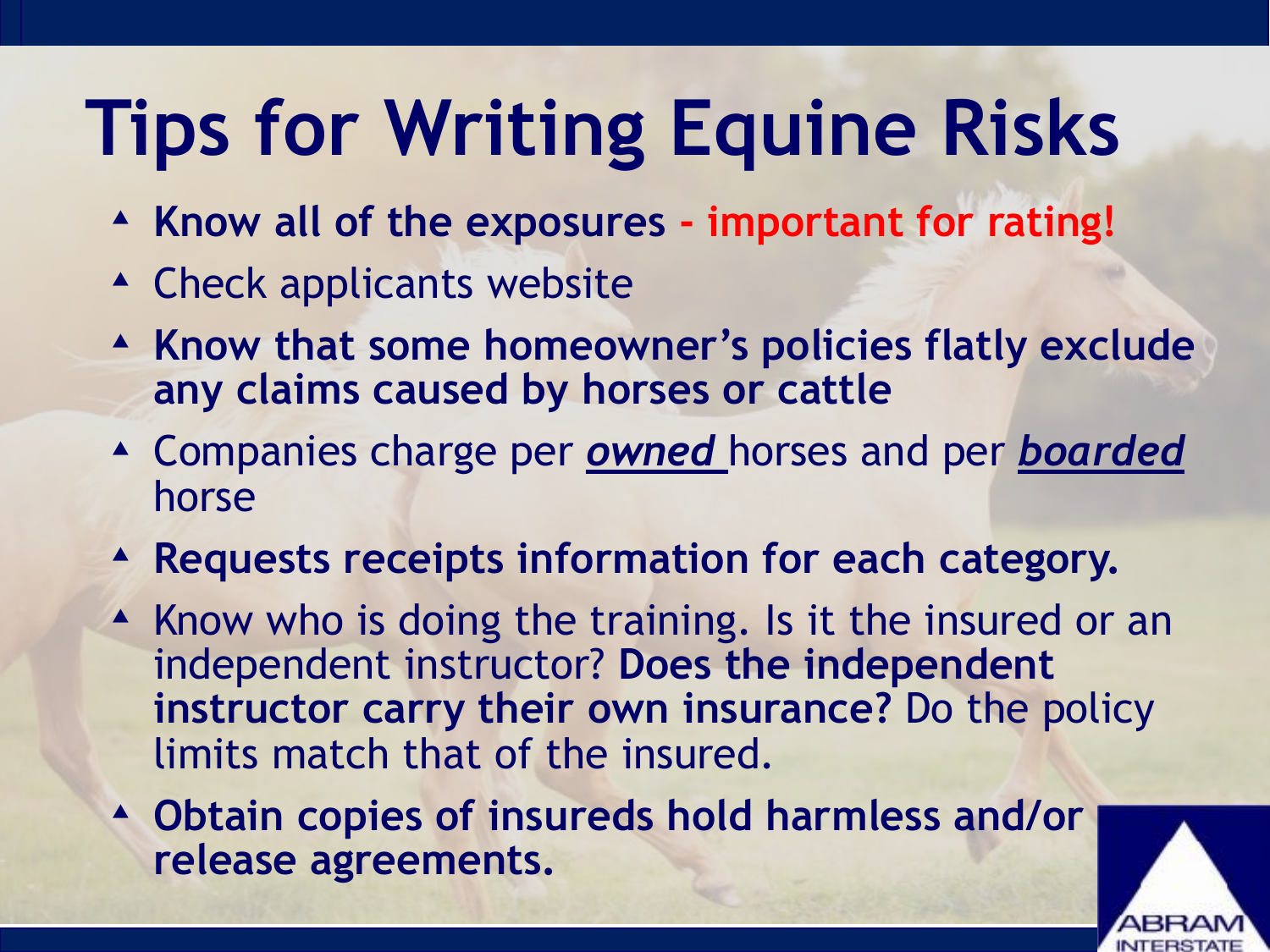#### **Tips for Writing Equine Risks Cont…**

- ! Obtain copy of boarding agreement from insured
- ! **Inform your insured regarding stable safety rules**
- ▲ Companies will want to know fencing type, barb wire is declined
- ! **Know the age of those getting riding lessons**
- **A Operations with at least 5 years experience** are preferred
- ! **Equine supplemental are required along with the farm app and are available on abraminterstate.com when writing a package**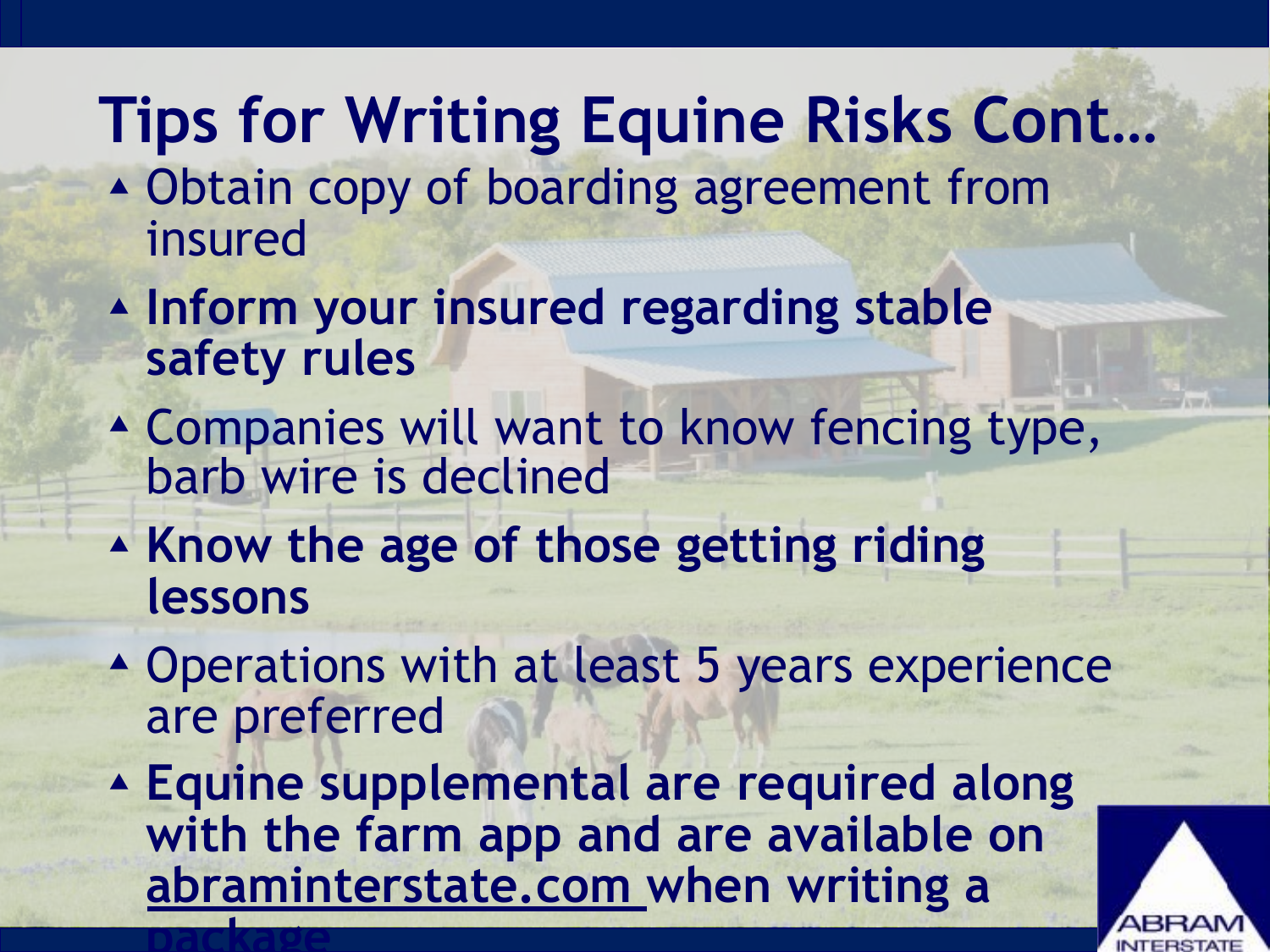### **Undesireable**

- **A Trail Rides for hire-horse for hire**
- ! **Pony rides**
- ▲ Hay rides or carriage rides
- ! **Event centers –wedding venues**
- ▲ Risks with Rodeos on premises
- ! **Camps or campgrounds**
- **A** Guided Hunts
- ! **Risks catering to handicap riding programs**
- ▲ Polo matches or practices

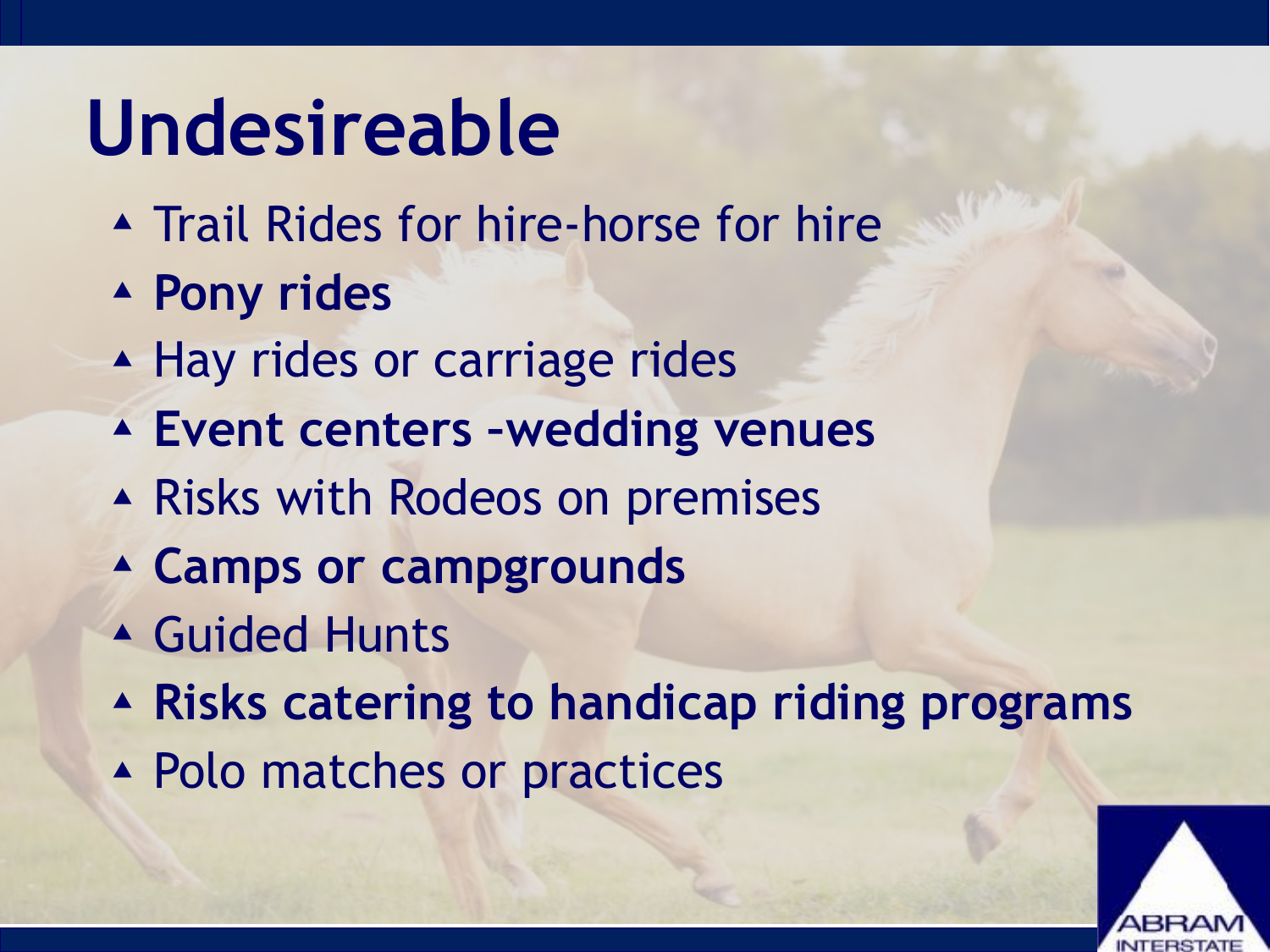### **We WILL Write…**

- **A Hobby Farms-owned horses**
- ! **Boarding**
- ▲ Breeding
- ! **Training**
- **A Horse Clubs**
- ! **Shows**
- ! Outfitters & Guides
- ! **Farriers (Horseshoeing)**
- **A** Mortality

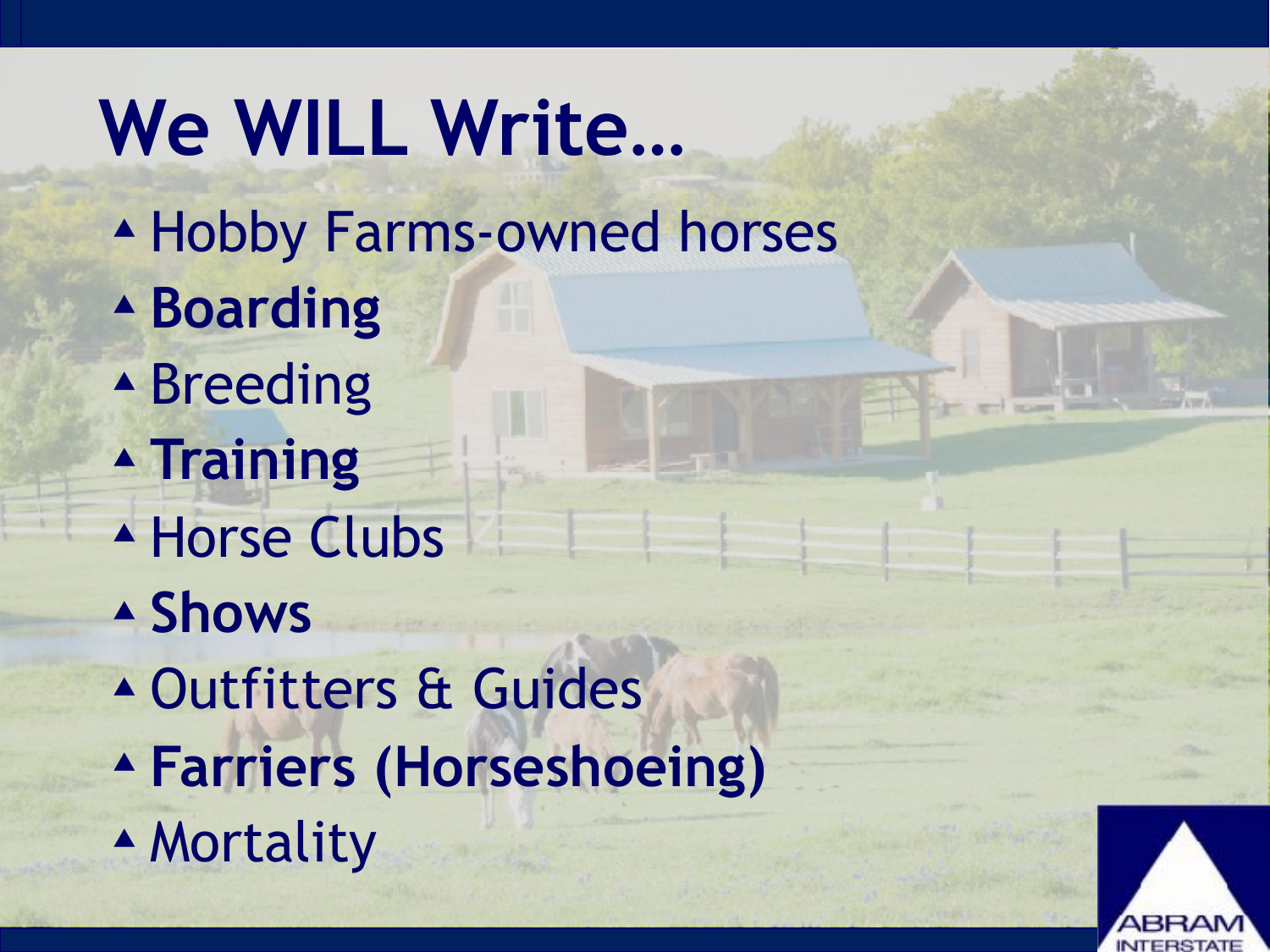### **Farm/Equine Carriers A Travelers -package only** ! **Great American**  ! American Reliable ! **Markel- mono-line only**  ! Liberty-package/owned horses only

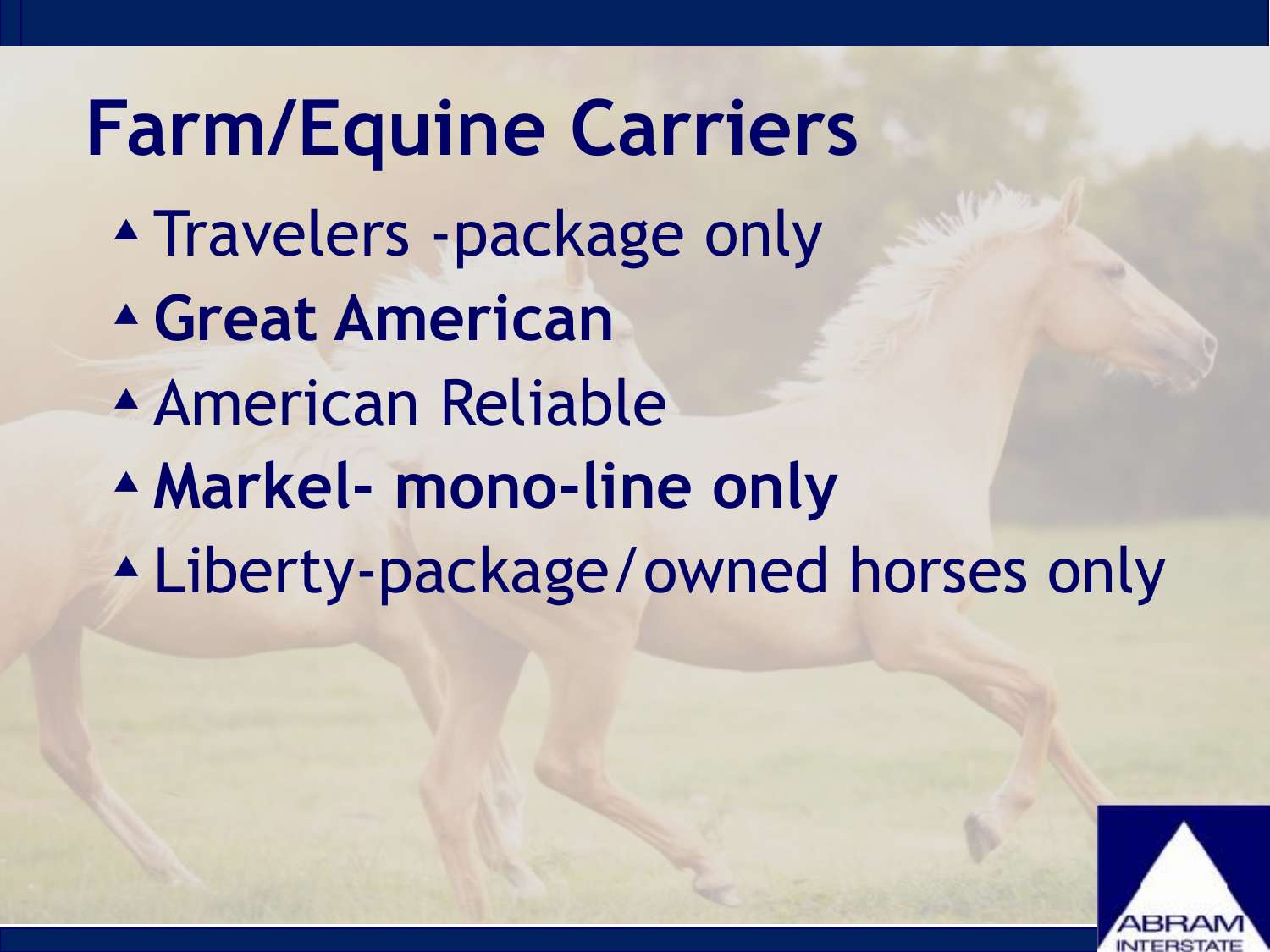### **Other Target Farm Classes**

- ! Vineyard/Orchard Growers
- ! **Wineries and Olive Oil Production**
- **ALivestock Grazing**
- ! **Grain & Rice Growers**
- **A Fruits & Nuts**
- ! **Wholesale Nurseries**
- **A Berry Growers**
- ! **Hobby Farms**
- ▲ Bee Farms

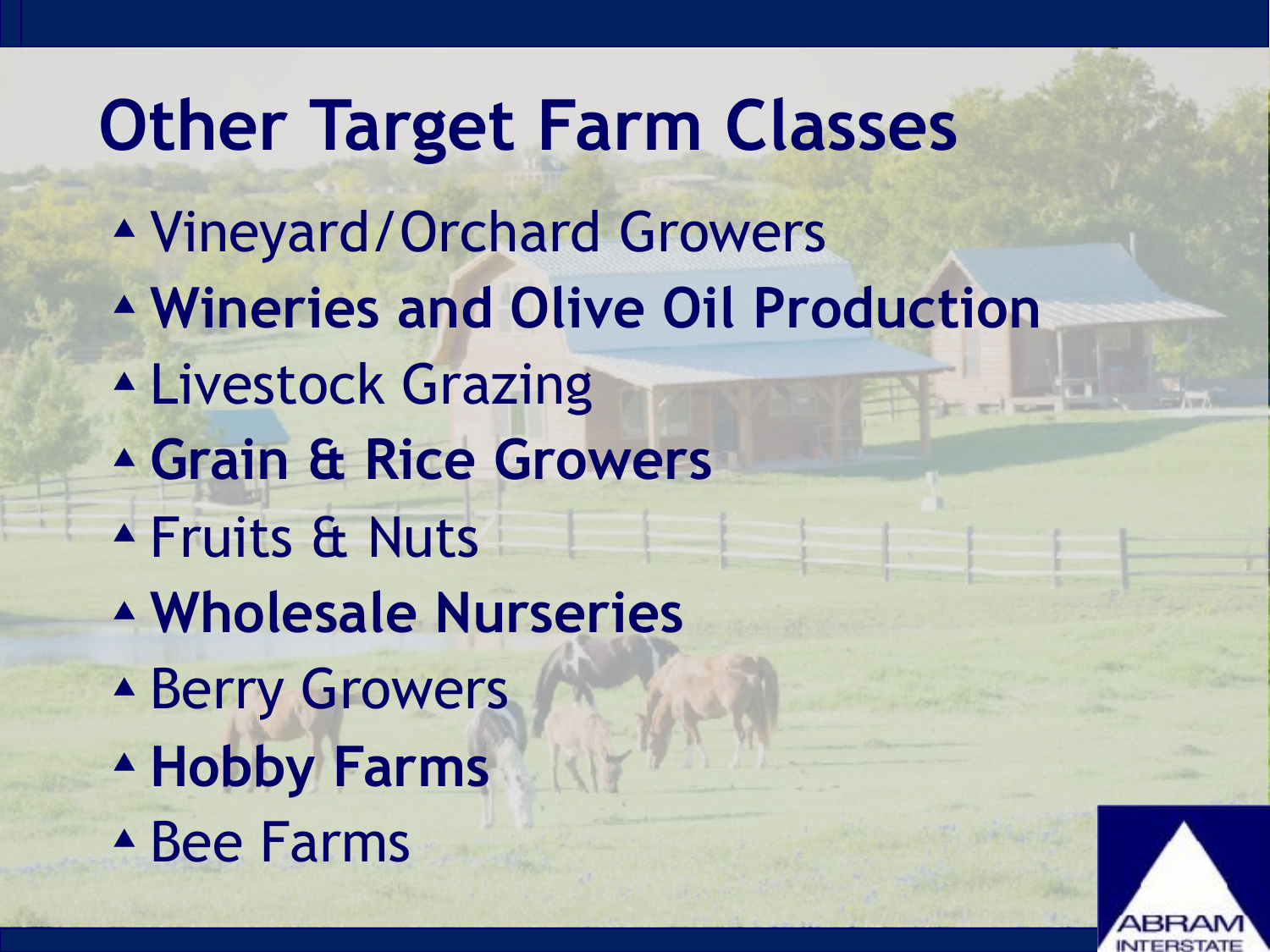### **Submitting Your Risk**

! Applications available under forms and applications at **abraminterstate.com**

! **CHAT with us LIVE at abraminterstate.com** 

**A Call us for questions**